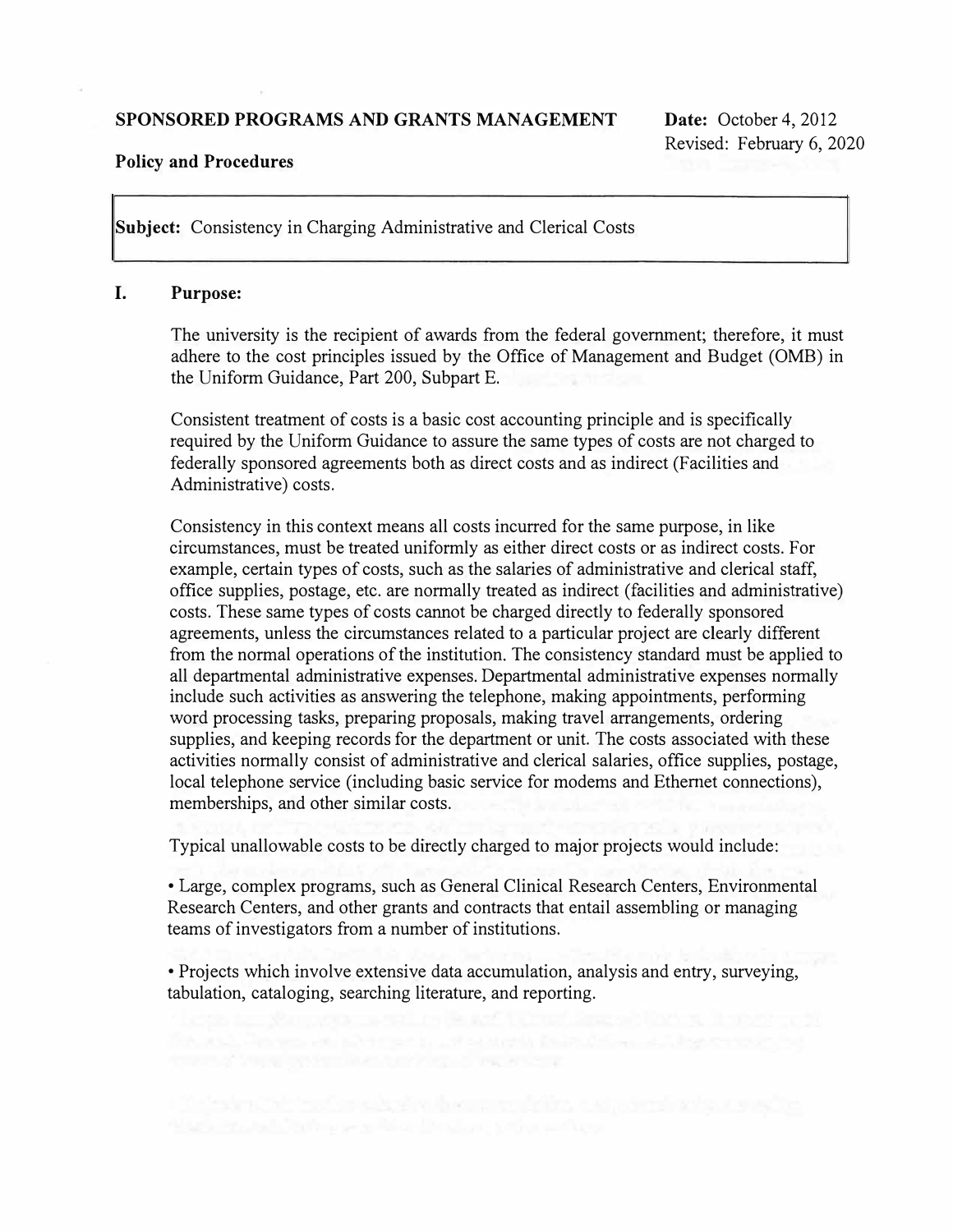• Projects that require making travel and meeting arrangements for large numbers of participants, such as conferences or seminars.

• Projects whose principal focus is the preparation and production of manuals and large reports, books, and monographs (excluding routine progress and technical reports).

• Projects that are geographically inaccessible to normal departmental administrative services, such as research fields sites that are remote from the campus.

· Individual projects requiring project-specific database management; individualized graphics or manuscript preparation; human or animal protocols, and multiple projectrelated investigator coordination and communications.

These examples are not intended to imply that direct charging of administrative or clerical costs would always be appropriate for the situations illustrated in the examples above. For instance, the examples would be appropriate when the costs of such activities are incurred in unlike circumstances, i.e., the actual activities charged directly are not the same as the actual activities normally included in the institution's facilities and administrative (indirect) cost pools.

#### II. **Policy and Procedures**

In compliance with the federal regulations, the university will charge administrative or clerical costs to Federal agreements and Federal flow-through projects as F&A (indirect) costs, except where the nature of the work being performed under a particular project requires an extensive amount of administrative or clerical support which is significantly greater than the routine level of such services provided by the department. The need to charge administrative or clerical costs directly to Federal projects must be explained and justified in writing to the Office of Sponsored Programs and Grants Management.

The Director of the Office of Sponsored Programs and Grants Management will make the final determination as to whether administrative and clerical costs can be included in a proposal for a Federal award based upon the written justification provided by the Principal Investigator (PI).

If the cost meets the conditions as stated above, but was not included in the approved budget of the sponsored agreement, the cost may be charged directly to the agreement only where the university has re-budgeting authority under Federal regulations or the terms of the sponsored agreement, and the charge is justified and approved by the Office of Sponsored Programs and Grants Management. The justification must be in writing, providing the same information that would have been provided to the sponsoring agency in the proposed project budget, and it must be explained why the cost was not in the original budget. Approval of these requests will be given where the Office of Sponsored Programs and Grants Management is satisfied that the sponsoring agency would have approved the cost had it been in the original budget.